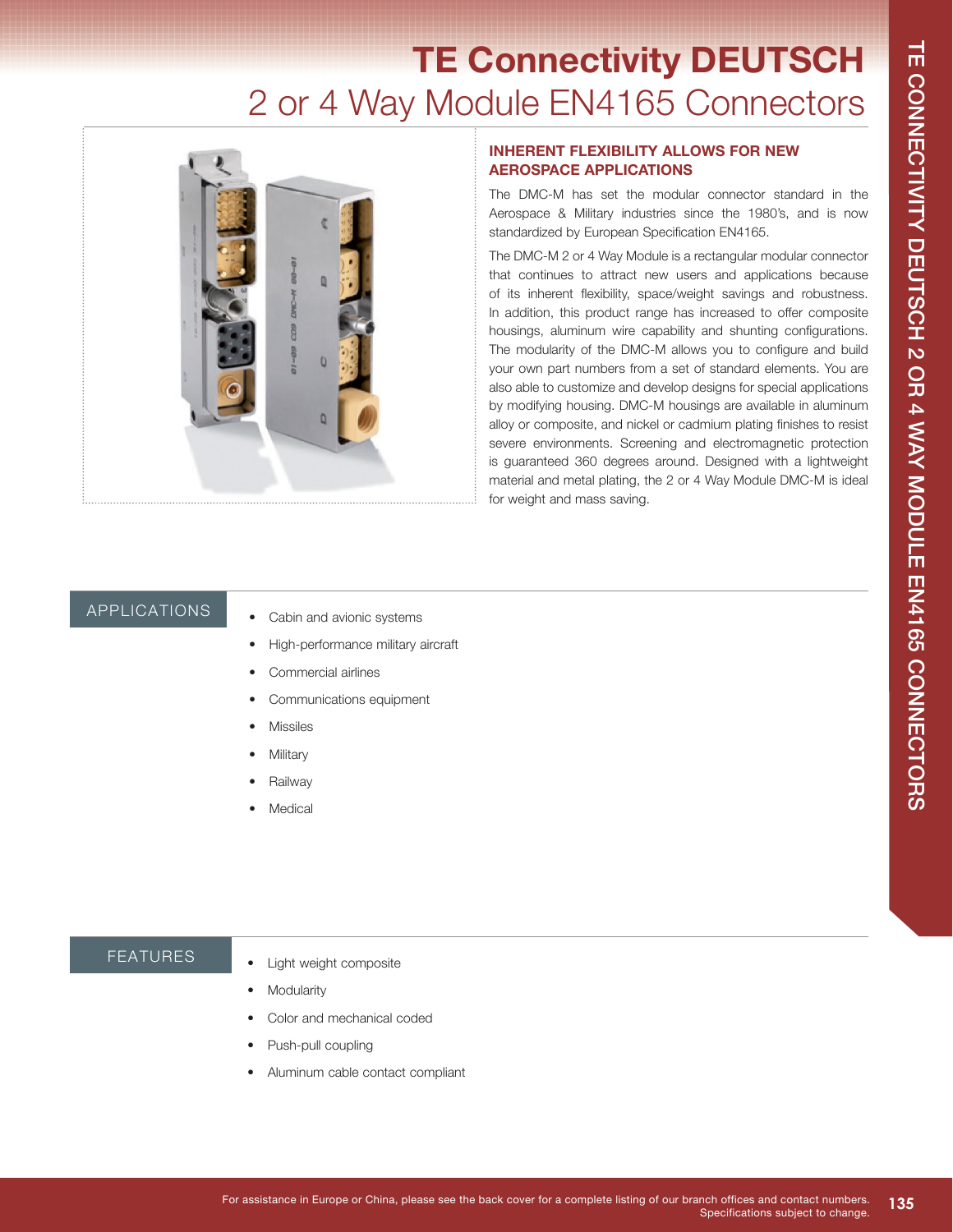## **MATERIALS AND FINISHES**

| <b>Housing Material</b>                 | Aluminum alloy or Composite                                                                          |
|-----------------------------------------|------------------------------------------------------------------------------------------------------|
| <b>Plating Finish</b>                   | Black nickel (F)<br>Olive drab cadmium (W)<br>Nickel on composite (M)<br>Olive drab on composite (J) |
| Module Material                         | Thermoplastic and fluorinated silicone                                                               |
| Gasket Material                         | Conductive silicone (only for shielded versions)                                                     |
| Contact                                 | Copper alloy                                                                                         |
| Contact Plating Finish Gold over nickel |                                                                                                      |

# **ELECTRICAL DATA**

| <b>TECHNICAL</b><br>SPECIFICATIONS | <b>MATERIALS AND FINISHES</b>                                                |                                                                                                      |                                                                                                                                  |              |
|------------------------------------|------------------------------------------------------------------------------|------------------------------------------------------------------------------------------------------|----------------------------------------------------------------------------------------------------------------------------------|--------------|
|                                    | Housing Material                                                             | Aluminum alloy or Composite                                                                          |                                                                                                                                  |              |
|                                    | Plating Finish                                                               | Black nickel (F)<br>Olive drab cadmium (W)<br>Nickel on composite (M)<br>Olive drab on composite (J) |                                                                                                                                  |              |
|                                    | Module Material                                                              | Thermoplastic and fluorinated silicone                                                               |                                                                                                                                  |              |
|                                    | <b>Gasket Material</b>                                                       | Conductive silicone (only for shielded versions)                                                     |                                                                                                                                  |              |
|                                    | Contact                                                                      | Copper alloy                                                                                         |                                                                                                                                  |              |
|                                    | Contact Plating Finish Gold over nickel                                      |                                                                                                      |                                                                                                                                  |              |
|                                    | <b>ELECTRICAL DATA</b>                                                       |                                                                                                      |                                                                                                                                  |              |
|                                    | Withstanding Voltage<br>At Sea Level                                         |                                                                                                      | Service Rating I - 1300V 50Hz (R.M.S.) module size 22<br>Service Rating II - 1500V 50Hz (R.M.S.) modules sizes 20, 16, 12, and 8 |              |
|                                    | Withstanding Voltage<br>Altitude Immersion to<br>121 hPa                     |                                                                                                      | Service Rating I - 1000V 50Hz (R.M.S.) module size 22<br>Service Rating II - 1000V 50Hz (R.M.S.) modules sizes 20, 16, 12, and 8 |              |
|                                    | <b>Insulation Resistance</b><br>At Sea Level                                 | $\geq 5000M\Omega$                                                                                   |                                                                                                                                  |              |
|                                    | <b>Insulation Resistance</b><br>Altitude Immersion to<br>121 hPa             | $\geq 1000M\Omega$                                                                                   |                                                                                                                                  |              |
|                                    | Contact Maximum<br><b>Current Sealed</b>                                     | Size 22 - 5.0A                                                                                       |                                                                                                                                  |              |
|                                    | Version                                                                      | Size 20 - 7.5A                                                                                       |                                                                                                                                  |              |
|                                    |                                                                              | Size 16 - 13.0A                                                                                      |                                                                                                                                  |              |
|                                    |                                                                              | Size 12 - 23.0A                                                                                      |                                                                                                                                  |              |
|                                    | (Characteristics as per EN4165 & EN3155)<br><b>EMI Shielding Performance</b> |                                                                                                      | Size 8 - 46.0A (up to 90A with specific contacts)                                                                                |              |
|                                    |                                                                              |                                                                                                      | MINIMUM ATTENUATION (dB)                                                                                                         |              |
|                                    |                                                                              | FREQUENCY (MHz)                                                                                      | MODELS F - W                                                                                                                     | MODELS J - M |
|                                    |                                                                              | 100<br>200                                                                                           | 80<br>78                                                                                                                         | 65<br>60     |
|                                    |                                                                              | 300                                                                                                  | 78                                                                                                                               | 55           |
|                                    |                                                                              | 400                                                                                                  | 77                                                                                                                               | 55           |
|                                    |                                                                              | 800<br>1000                                                                                          | 75<br>75                                                                                                                         | 45<br>45     |
|                                    |                                                                              | 1500                                                                                                 | 59                                                                                                                               | 43           |
|                                    |                                                                              |                                                                                                      | 55                                                                                                                               |              |
|                                    |                                                                              | 2000                                                                                                 |                                                                                                                                  | 40           |
|                                    |                                                                              | 3000                                                                                                 | 51                                                                                                                               | 37           |
|                                    |                                                                              | 4000<br>6000                                                                                         | 48<br>45                                                                                                                         | 35<br>33     |

#### EMI Shielding Performance

|                 |                     | MINIMUM ATTENUATION (dB) |  |
|-----------------|---------------------|--------------------------|--|
| FREQUENCY (MHz) | <b>MODELS F - W</b> | MODELS J - M             |  |
| 100             | 80                  | 65                       |  |
| 200             | 78                  | 60                       |  |
| 300             | 78                  | 55                       |  |
| 400             | 77                  | 55                       |  |
| 800             | 75                  | 45                       |  |
| 1000            | 75                  | 45                       |  |
| 1500            | 59                  | 43                       |  |
| 2000            | 55                  | 40                       |  |
| 3000            | 51                  | 37                       |  |
| 4000            | 48                  | 35                       |  |
| 6000            | 45                  | 33                       |  |
| 10000           | 40                  | 30                       |  |